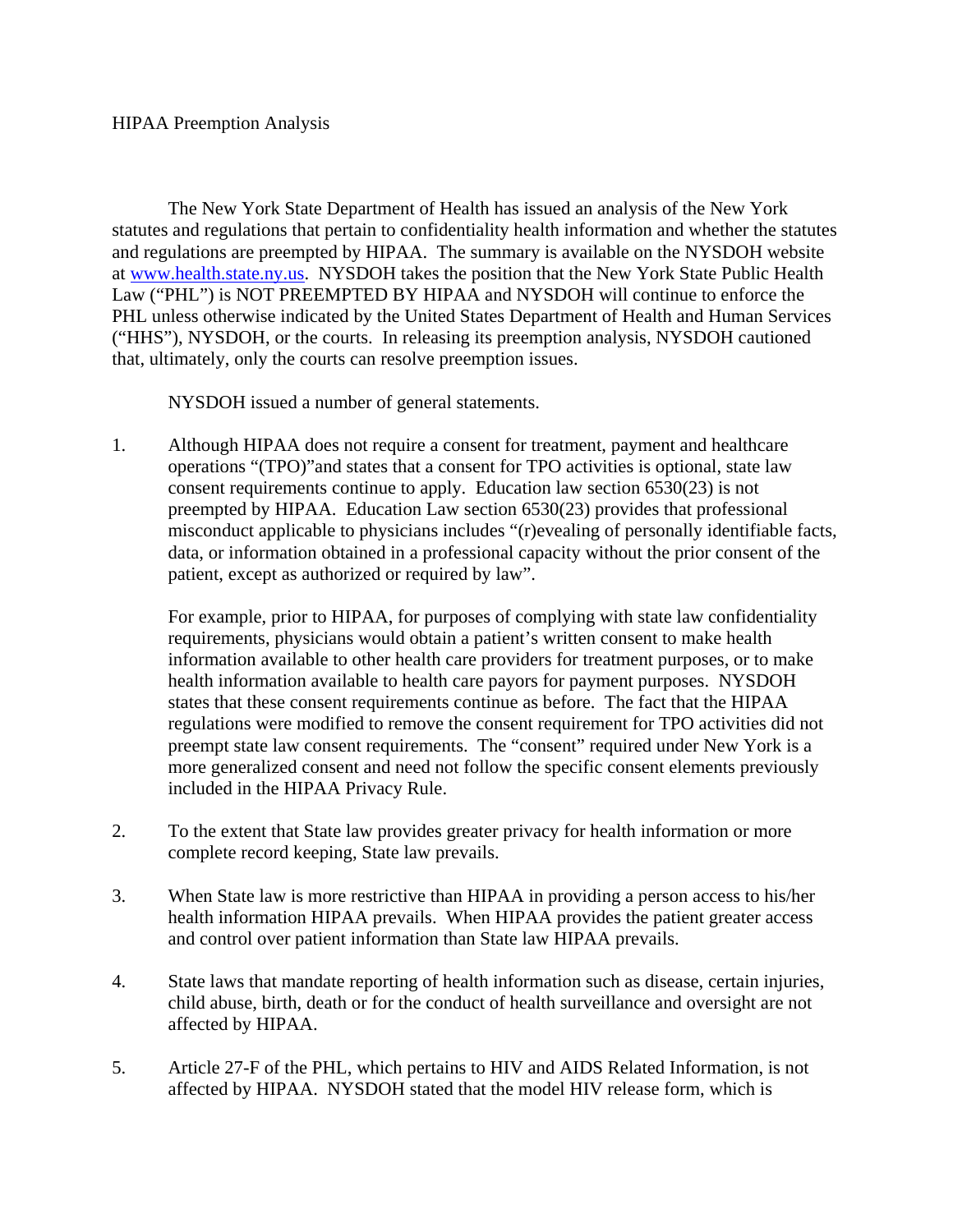included in 10 N.Y.C.R.R. §63.11, will be amended in order to comply with HIPAA. The new form will appear in the regulations and on the NYSDOH website.

6. PHL 1805-m provides confidentiality to information collected by hospitals for quality assurance and credentialing purposes and incident reporting. The confidentiality provision prevails because information required under PHL 2805-j, 2905-k, and 2805-p are outside of the "designated record set" required to be maintained under HIPAA. (NOTE: Information maintained under PHL 2805-j, 2805-k, 2805-l, and 2805-m should not be placed in the medical record).

The most complex preemption issues related to Public Health Law section 17 and 18.

This memorandum will summarize some of the highlights of the NYSDOH analysis in a Question and Answer format.

- Q. Is PHL §17 preempted to the extent that §17 requires a physician, upon the written request of a patient, to release and deliver copies of medical records regarding that patient to any other designated physician or hospital?
- A. No. PHL §17 prevails. HIPAA allows a covered entity to disclose protected health information (PHI) to the extent such disclosure is required by law.
- Q. Is PHL §17 preempted to the extent that section 17 provides "…[R]ecords concerning the treatment of an infant patient for venereal disease or the performance of an abortion operation upon such infant patient shall not be released or in any manner made available to the parent or guardian of an infant…".
- A. No. HIPAA defers to state law on issues pertaining to parental access to records of minor patients.
- Q. The HIPAA Privacy Rule at 164.524(a) provides that an individual has a right of access to inspect and obtain a copy of PHI about the individual in a designated record set, for as long as the PHI is maintained in the designated record set. An exception is made for psychotherapy notes as defined by  $§164.524(a)(i)$ . Psychotherapy notes is defined by §164.501 as:

 "Psychotherapy notes means notes recorded (in any medium) by a health care provider who is a mental health professional documenting or analyzing the contents of conversation during a private counseling session or a group, joint or family counseling session and that are separated from the rest of the individual's medical record. Psychotherapy notes excludes medication prescription and monitoring, counseling session start and stop times, the modalities and frequencies of treatment furnished, results of clinical tests, and any summary of the following items: Diagnosis, functional status, the treatment plan, symptoms, prognosis, and progress to date".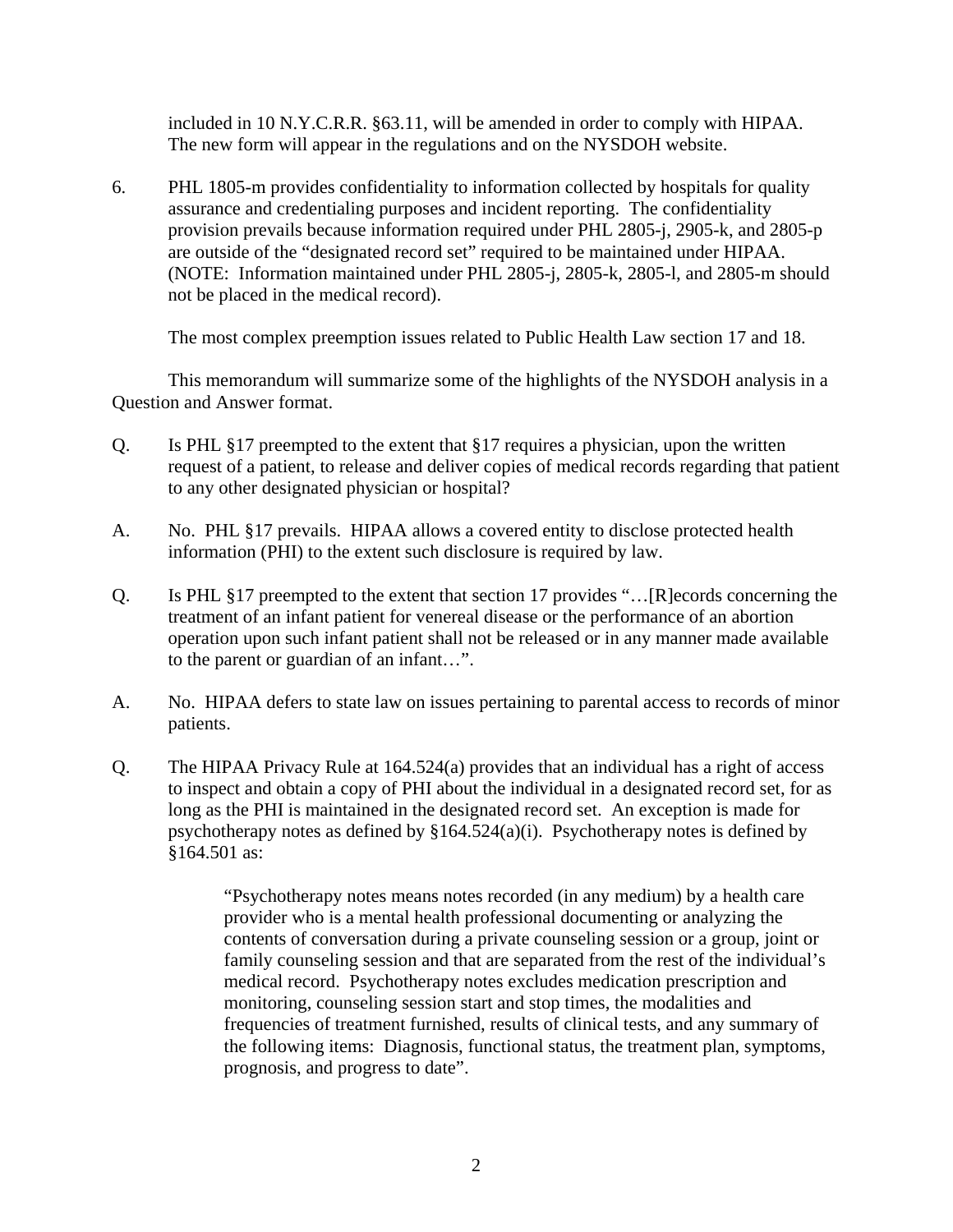Under HIPAA, the individual does not have a right of access to "psychotherapy notes" as "psychotherapy notes" is defined by HIPAA.

 PHL §18 requires patient information to be made available upon written request to certain individuals referred to as "qualified persons". Section 18 provides no exception for psychotherapy notes. Is there any HIPAA preemption?

- A. No. For psychotherapy notes as defined by HIPAA, section 18 prevails because section 18 provides a right of access where HIPAA does not.
- Q. PHL §18 allows a health care provider to deny access to the health care provider's "personal notes and observations". PHL §18(1)(f) defines "personal notes and observations" as "… a practitioner's speculations, impressions (other than tentative or actual diagnosis) and reminders, provided such data is maintained by a practitioner". Is the "personal notes and observations" exception under PHL §18 preempted by HIPAA?
- A. Yes, according to NYSDOH. The HIPAA Privacy Rule does not include any exception for "personal notes and observations", so it is preempted under HIPAA. Accordingly, if a physician's personal notes and observations are included in the medical record, they are subject to the access requirements under §164.524 (If the records are psychotherapy notes as defined under HIPAA, there is no right of access under HIPAA. The individual could assert PHL §18 to seek access to psychotherapy notes that otherwise are not available under HIPAA but the personal notes exception would apply under §18).

[Comments: While NYSDOH takes the position that the "personal notes and observations" provision is preempted by HIPAA, it may be argued that certain types of "personal notes and observations" are outside of the purview of HIPAA.

HIPAA at 164.524 states that an individual has a right of access to inspect and obtain a copy of "protected health information" about the individual in a "designated record set", for so long as the protected health information is maintained in the designated record set.

Generally, the term "protected health information" is defined by HIPAA at §164.501 as "individually identifiable health information" maintained or transmitted in any form or medium. The term "individually identifiable health information" is defined as information that is a subset of "health information", including demographic information collected from an individual, and:

- (1) "Is created or received by a health care provider, health plan, employer, or health care clearinghouse; and
- (2) Relates to the past, present, or future physical or mental health or condition of an individual; the provision of health care to an individual; or the past, present, or future payment for the provision of health care to an individual; and
	- (i) That identifies the individual; or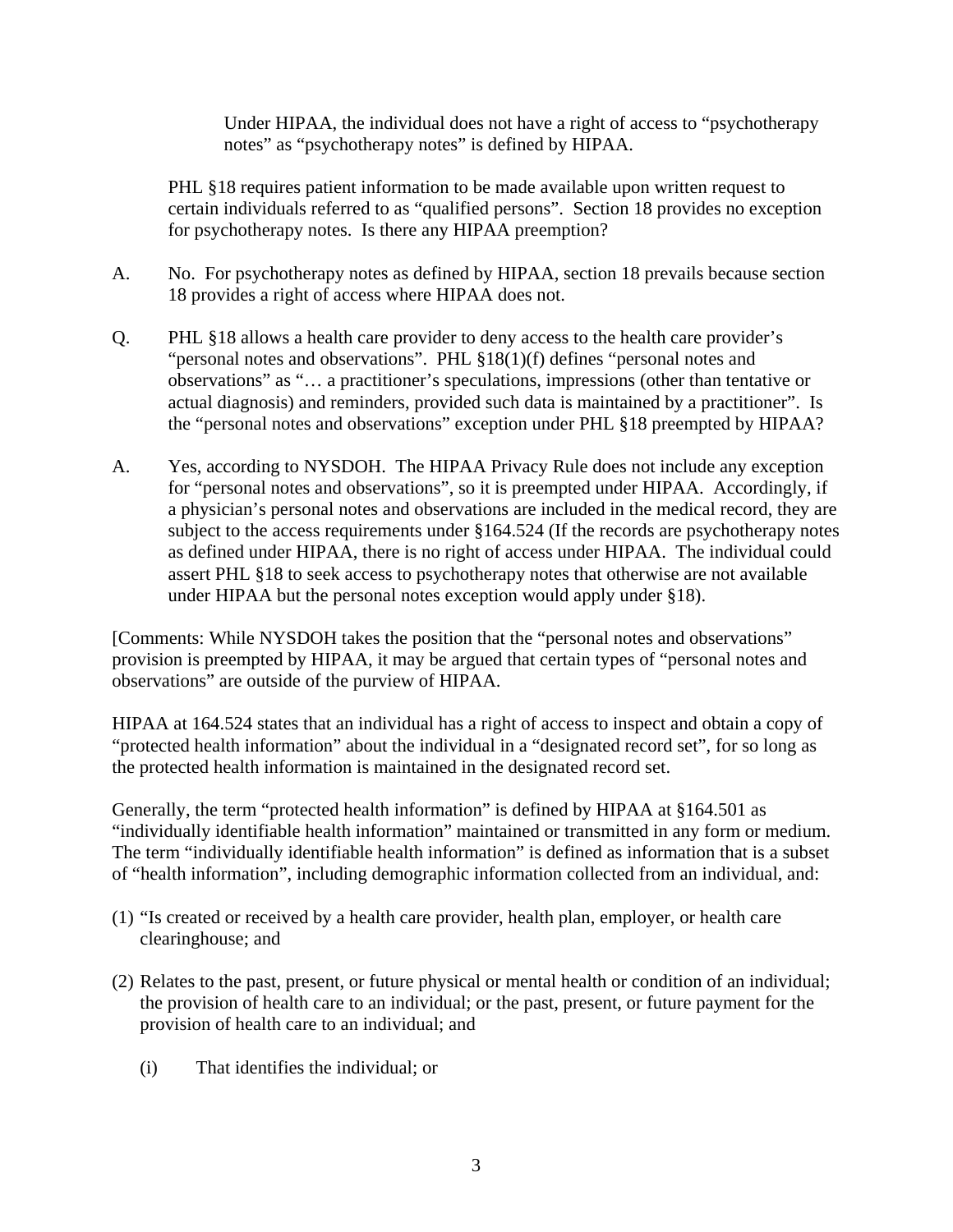(ii) With respect to which there is a reasonable basis to believe the information can be used to identify the individual."

The term "designated record set" is defined at 164.501 as:

- (1) "A group of records maintained by or for a covered entity that is:
	- (i) The medical records and billing records about individuals maintained by or for covered health care provider;
	- (ii) The enrollment, payment, claims adjudication and case or medical management record systems maintained by or for a health plan; or
	- (iii) Used, in whole or in part, by or for the covered entity to make decisions about individuals.
- (2) For the purpose of this paragraph, the term record means any item, collection, or grouping of information that includes protected health information and is maintained, collected, used, or disseminated by or for a covered entity".

It might be argued that certain types of "personal notes and observations" do not come within HIPAA's definition of "protected health information" and "individually identifiable health information" and would not be subject to access by the individual under HIPAA. For example, a physician might write a reminder that the patient is "disruptive" in the physician's office in order to remind the physician's staff to take certain precautions when the patient visits. Assuming the physician is not treating or diagnosing the patient for the disruptive behavior, it might be argued that the personal note "the patient is disruptive" falls outside of HIPAA's individual access to protected health information provision at 164.524 because the information about the patient's disruptive behavior has no bearing to the "past, present, or future physical or mental health or condition" of the individual; has no bearing to the provision of health care to the individual; and no bearing to the "past, present, or future payment for the provision of health care" to the individual.

However, given the possibility that personal notes and observations of the physician may be subject to patient access under HIPAA, each medical practice should evaluate whether there is any benefit to include personal notes and observations that are irrelevant to treatment or diagnosis in the medical record].

- Q. PHL §18(1)(e)(iii) provides that information maintained by a practitioner, concerning or relating to the prior examination or treatment of a subject received from another practitioner need not be disclosed to the individual provided such information may be requested by the individual directly from such other practitioner. Is this provision preempted by HIPAA?
- A. Yes, There is no similar exception under HIPAA. HIPAA would prevail because it gives the individual greater access to information.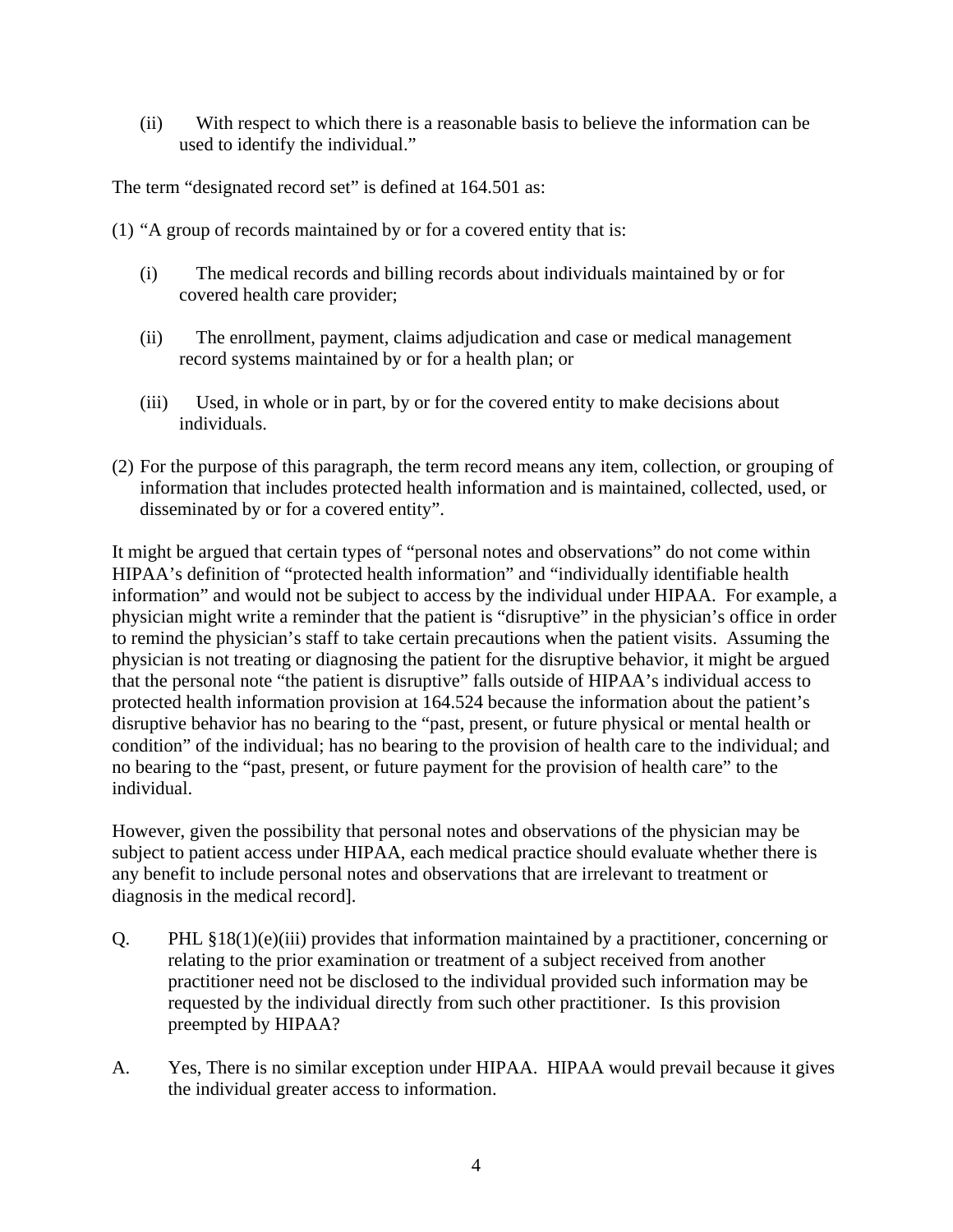- Q. PHL §18(1)(e) provides that a health care practitioner is not required to release information about diagnostic services (except mammography) performed at the request of another health care practitioner, if the information may be requested by the subject directly from the practitioner at whose request such diagnostic services were performed. There is no equivalent exception under HIPAA. Does HIPAA prevail?
- A. Yes. HIPAA prevails.
- Q. PHL §18(3) provides that a health care provider may deny access to all or a part of the information and may grant access to a prepared summary if the provider determines that the review of all or a part of the information can reasonably be expected to cause substantial and identifiable harm to the subject or others which would outweigh the qualified person's right of access to the information.

HIPAA at  $164.524(a)(3)(i)$  provides where the PHI does not make reference to another person a licensed health professional may withhold access to the individual if the access requested is reasonably likely to endanger the life or physical safety of the individual or another person. Which standard prevails?

- A. NYSDOH states that the HIPAA standard prevails. The HIPAA standard "endanger the life or physical safety" of the individual or another person is a more stringent standard than the PHL §18 standard "substantial" and "identifiable" harm.
- Q. HIPAA provides at 164.524(a)(3)(ii) that where the PHI makes reference to another person, and a licensed health care professional has determined, in the exercise of professional judgment, that the access requested is reasonably likely to cause substantial harm to such other person, the licensed health professional may deny access. As stated above, PHL §18(3) provides that a health care provider may deny access to all or part of the information if the provider determines that the access would cause substantial and identifiable harm to the subject or other person which would outweigh the qualified person's right of access. Which standard person's prevails?
- A. HIPAA prevails if the disclosure would cause substantial harm to the subject but not the other person, because the threshold for the harm to the subject in order for the exception to apply is "endanger the life or physical safety" of the individual. PHL §18 prevails if disclosure would cause substantial harm to the other person.
- Q. HIPAA at 164.524(a)(3)(iii) provides that where the request for access is made by the individual's personal representative, and a licensed health care professional has determined, in the exercise of professional judgment, that disclosure is reasonably likely to cause substantial harm to the individual or another person, the licensed health care professional may deny the individual access. Which standard prevails?
- A. Section 18 prevails because both HIPAA and PHL 18 have a "substantial harm" threshold.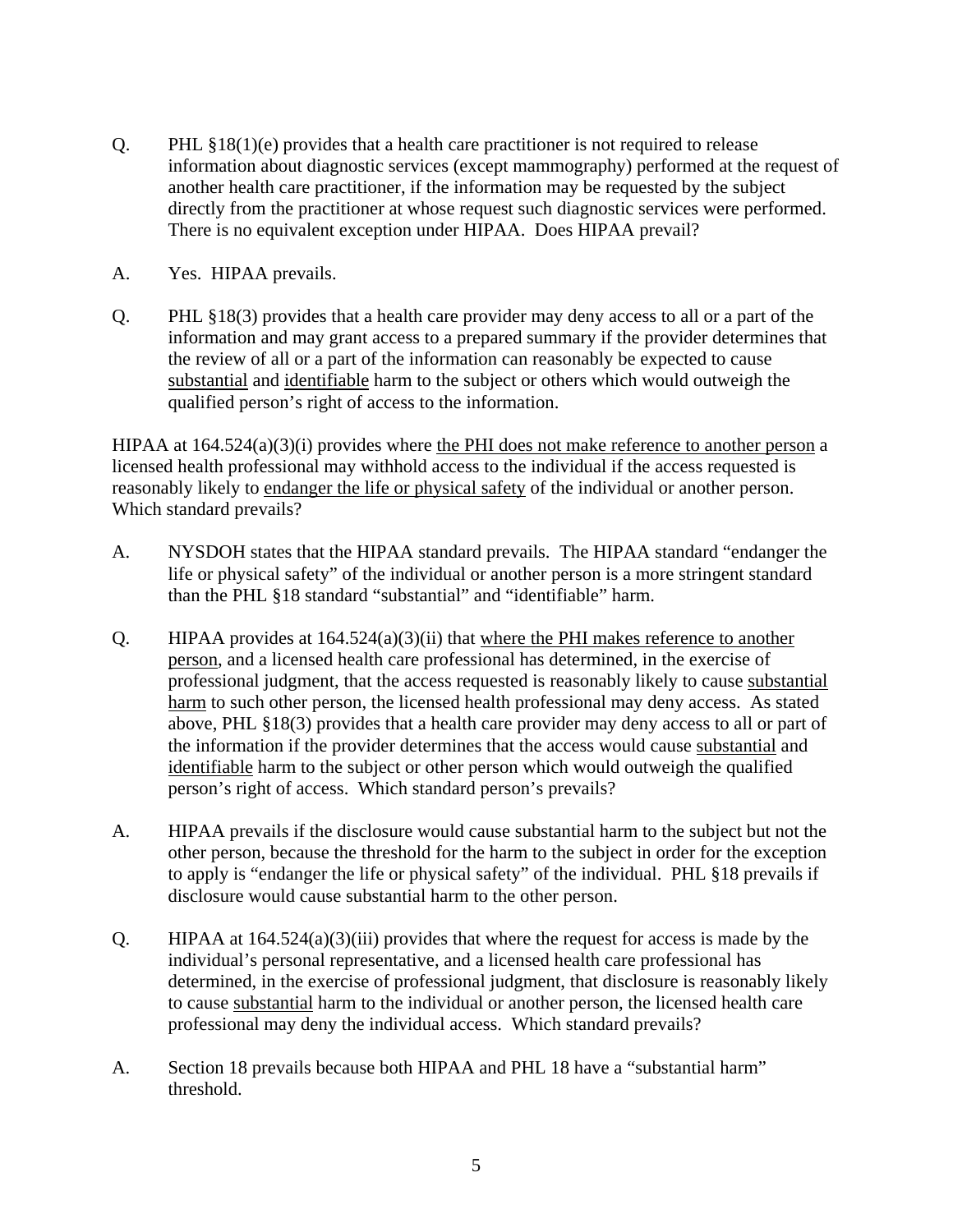[Comment The dichotomy is that HIPAA at 164.524(a)(3)(i) has the stricter "endanger the life or physical safety standard, but at  $164.524(a)(3)(ii)$  and  $164.524(a)(3)(iii)$  have the "substantial" harm" standard. When the facts fall into the 164.524(a)(3)(i) situation, the stricter HIPAA "endanger the life or physical safety" preempts the PHL "substantial" harm standard. When the facts fall into the  $164.524(a)(3)(ii)$  and  $164.524(a)(3)(iii)$  situations, the "substantial" harm standard is the same as the PHL §18 "substantial" harm standard.

- Q. PHL  $\S 18(3)(c)$  provides that if a minor subject is over the age of 12, the health care provider may notify the minor subject of a request by a qualified person to review his/her patient information, and if the minor objects to the disclosure, the provider may deny the request. Is PHL §18(3)(c) preempted?
- A. No PHL §18(3)(c) prevails. HIPAA defers to state law regarding parental access to records of minor patients.
- Q. PHL §18(3)(c) and §18(3)(d) provide that a health care provider may deny access to all or part of the information and may grant access to a prepared summary of the information if the provider determines that disclosure would have a detrimental effect on the provider's professional relationship with an infant, or on the care and treatment of the infant, or on the infant's relationship with his or her parents or guardian. Is this provision preempted by HIPAA?
- A. No. HIPAA defers to state law regarding parental access to records of minors.
- Q. Public Health Law section 18(2)(e) allows a health care provider to charge a "reasonable charge not to exceed costs and not to exceed 75 cents per page. Copies of records such as x-rays which cannot be photocopied is subject to "reasonable charge" requirement not to exceed costs. A provider may not impose a charge for copying an original mammogram when the original has been furnished to the patient. Copies of records cannot be denied solely because of inability to pay. HIPAA at  $164.524(c)(4)$  permits a health care provider to impose a reasonable cost-based fee including (i) copying, includes costs of supplies and labor in copying, (ii) postage, (iii) preparing an explanation or summary of the PHI, if agreed by the individual. Which law prevails?
- A. PHL law section 18 prevails because it is stricter.
- Q. Public Health law section 18(2) provides that a health care provider must permit visual inspection within 10 days of a written request. The health care provider must furnish within a reasonable time a copy of any patient information requested which the person is authorized to inspect. In the event a health care provider does not have space available to permit the inspection of the patient information, the health care provider may, in the alternative, furnish a copy of the information within 10 days. HIPAA at 164.524(b)(2) and  $164.524(c)(2)$  provides that a covered entity must act on a request for access within 30 days following the request. If the PHI is not maintained or accessible to the covered entity on site, the covered entity has 60 days to act on a request. HIPAA at